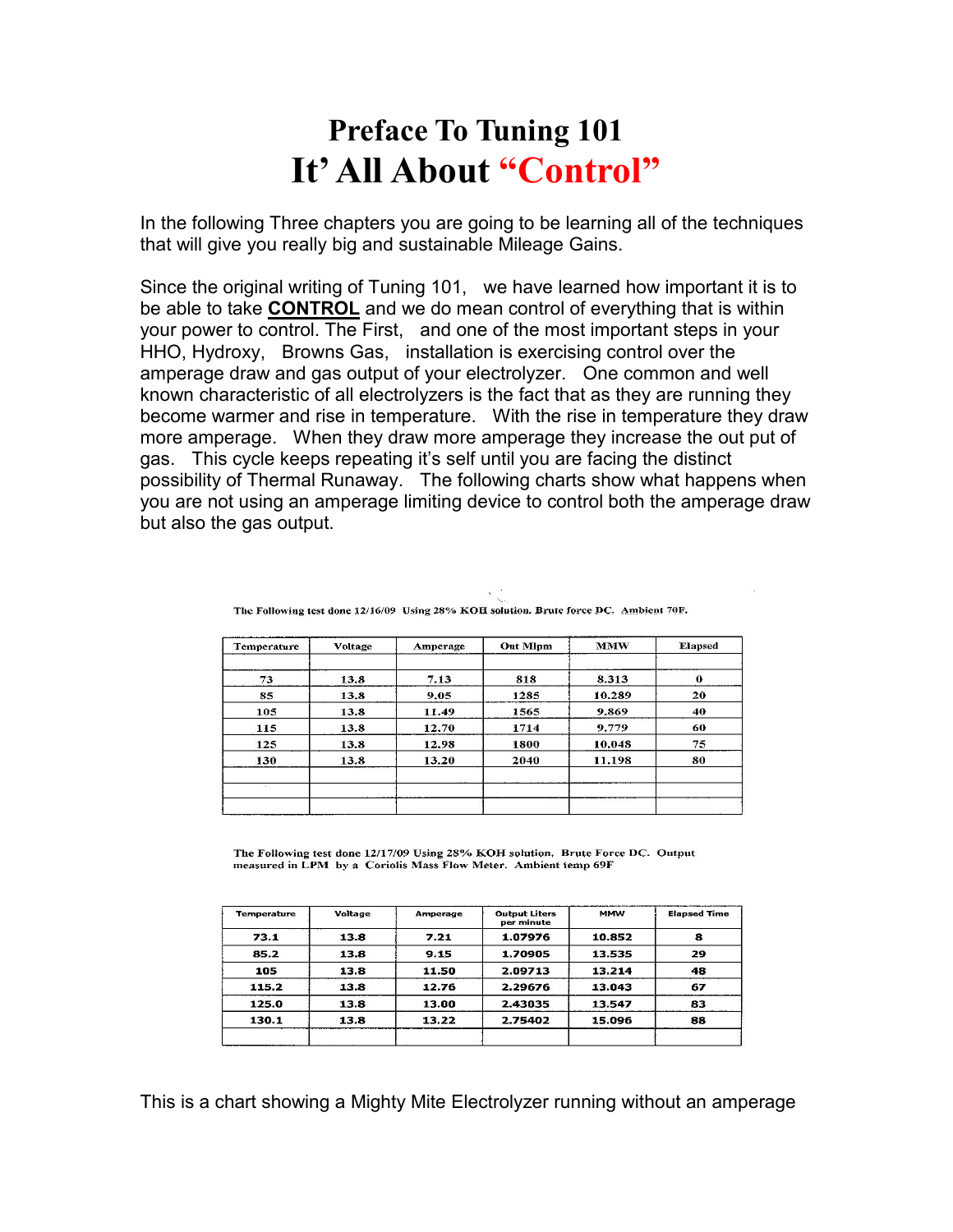limiting device, in what is commonly called Brute Force Mode. The left hand column represents the temperature of the electrolyzer throughout the test. The second column from the left shows the pre-set voltage of 13.8 volts, which is the typical voltage your electrical system is putting out with the engine running. The third column from the left shows the amperage draw at various temperatures in column number one. The fourth column from the left shows the amount of Hydroxy being produced. The fifth column shows the efficiency rating MMW (Milliliters per Minute per Watt of electricity consumed ). The sixth column represents the elapsed time from the beginning of the test.

The top chart represents gas output as measured by a well designed water displacement device. For more precise measurements and greater accuracy, the bottom chart represents the gas output as measured by an electronic Coriolis Mass Flow Meter programmed for a vaporous gas with the specific gravity of Hydroxy ( HHO, Browns Gas ).

Notice in both charts, that the amperage draw almost doubles during the test period, and the gas output increases by over 150%. Your supply of gas is constantly increasing through out the test. Eventually when the electrolyzer become hot enough it will stabilize, but usually not before you have a thermal melt down.

I want you to carefully analyze what is happening and what effect it will have on your ability to produce mileage gains. It is an accepted fact that in order to run Hydroxy on an EFI (electronic fuel injection) vehicle. That you MUST use an EFIE ( electronic fuel injection enhancer ) to offset the additional oxygen that is being added to your intake air by your electrolyzer. The question in this scenario is HOW. It is virtually impossible to tune or dial in an EFIE to a specific setting when you have a constantly increasing amount of additional oxygen being introduced into the system. The same holds true for your MAF/MAP controller. It is of EXTREME IMPORTANCE to control the amount of Hydroxy being introduced into your air intake. Keeping it as constant as possible. There are several methods available to do this. The best methods are the use of Our **Black Box Controller,** or a very good quality CCPWM (constant current pulse) width modulator ), or a Hall Effect Circuit. The Fouth and less preferable choice is the use of a PWM ( pulse width modulator ) or sometimes more commonly referred to as a DC. Motor speed controller. The disadvantage of the PWM is that it requires constant monitoring of an ammeter and constant adjustment of the duty cycle to maintain a somewhat constant amperage draw. **The Black Box Controller** and the CCPWM, or a Hall Effect Circuit are automatic. You set the desired amperage, and these units will automatically maintain that pre-set amperage constantly . No adjustment by you is needed. The next chart you are going to see is the same electrolyzer with an amperage limiting device pre-set at 10 amps of current.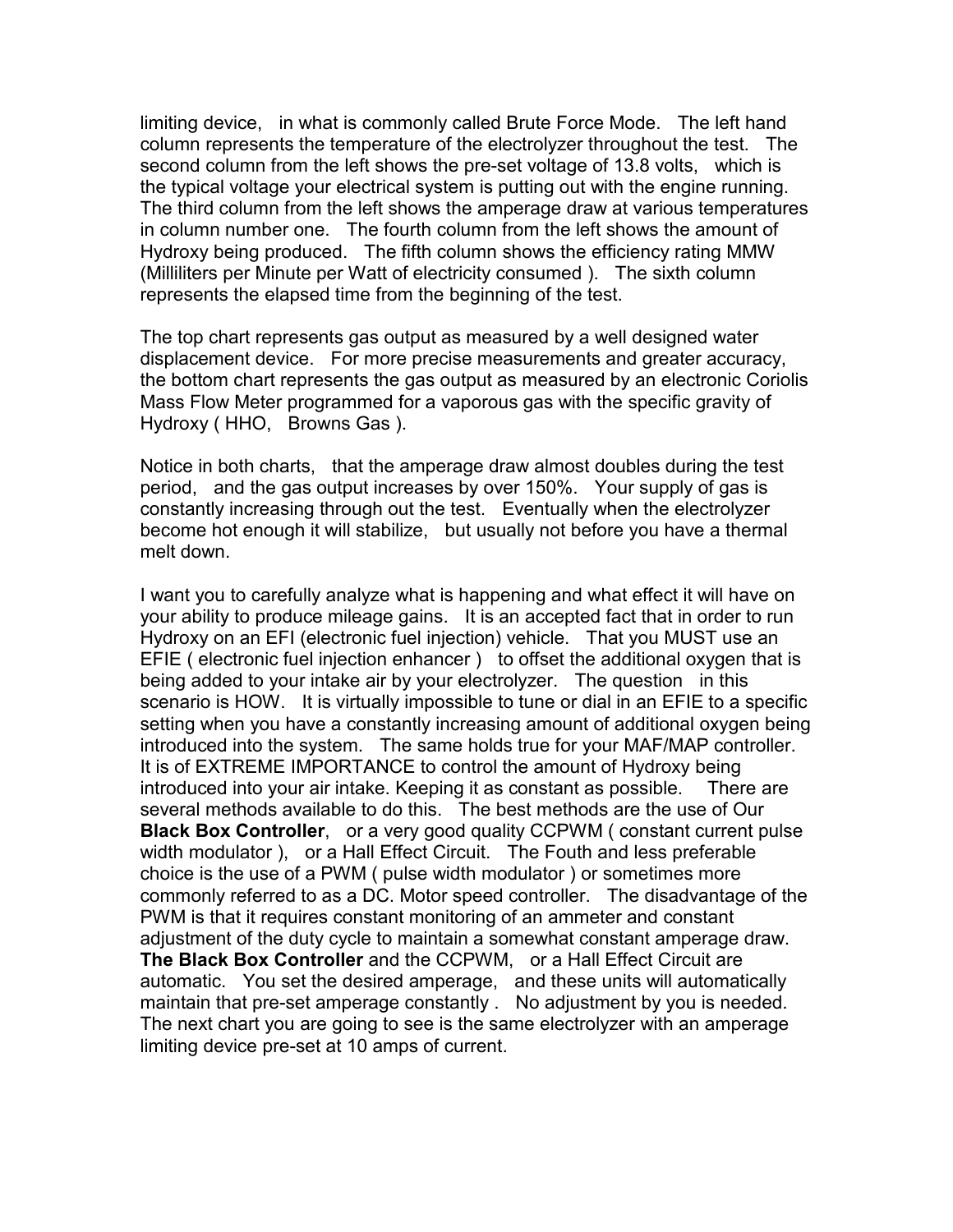| <b>TEMP</b> | <b>VOLTS</b> | <b>AMPS</b> | <b>WATER</b><br><b>DISP</b> | <b>MMW</b> | <b>FLOW</b><br><b>METER</b> | <b>MMW</b> | <b>TIME</b><br>IN<br><b>MIN</b> |
|-------------|--------------|-------------|-----------------------------|------------|-----------------------------|------------|---------------------------------|
| 76          | 12.5         | 10          | 1091                        | 8.728      | 1462                        | 11.696     | $\bf{0}$                        |
| 82          | 11.6         | 10          | 1161                        | 10.008     | 1556                        | 13.414     | 15                              |
| 89          | 10.8         | 10          | 1200                        | 11.111     | 1620                        | 15.000     | 30                              |
| 96          | 10.4         | 10          | 1200                        | 11.538     | 1624                        | 15.616     | 45                              |
| 102         | 10.2         | 10          | 1216                        | 11.922     | 1642                        | 16.098     | 60                              |
| 108         | 10.0         | 10          | 1216                        | 12.160     | 1641                        | 16.410     | 75                              |
| 113         | 9.9          | 10          | 1221                        | 12.333     | 1649                        | 16.657     | 90                              |
| 118         | 9.7          | 10          | 1221                        | 12.588     | 1653                        | 17.041     | 105                             |
| 123         | 9.4          | 10          | 1333                        | 14.181     | 1802                        | 19.170     | 120                             |
|             |              |             |                             |            |                             |            | ×.                              |
|             |              |             |                             |            |                             |            |                                 |

The Above test conducted 8/8/2010 on The Monster. Ambient Temp. 76F. 28% **KOH** 

5 cell as pictured, and described in email to George & John. Unexplainable jump in output and voltage drop between 118F. And 123F.

The above test chart was conducted using **The Black Box Controller**. On this test, we increased the number of column's but still used the same two measuring devices. Column One again represents the temperature of the electrolyzer. Column Two represents the voltage used at any designated temperature in column one. Column Three represents amperage draw which is pre-set for a constant 10 amps. Column Four represents the gas output as measured by the water displacement measuring device. Column Five represents the MMW based on the measurements from the water displacement device. Column Six represents the more accurate measurement of gas output by the Coriolis Mass Flow Meter. Column Seven represents the MMW based on the more accurate measurements of the Mass Flow Meter. Column Eight represents the elapsed time of the test. Study both charts and compare. There are many different factors that come into play. One of the most important being that once the Mighty Mite electrolyzer attained its operating temperature range ( 85 F to 125 F. ) There is only a 1.1% change in gas output. Not the over 150.0% increase with Brute Force DC. Most EFIE's have a +/- 1.75% tolerance variance, so your 1.1% is actually better stats than those of your EFIE. This allows you to fine tune your EFIE for a fixed amount of hydrogen and oxygen, and never have to change it unless you decide to increase or decrease your gas output as a matter of choice.

So that you may better understand how a Black Box Controller works, take careful note of the voltage at the different temperatures. Notice how the Black Box Controller is constantly dropping the voltage as the temperature of the